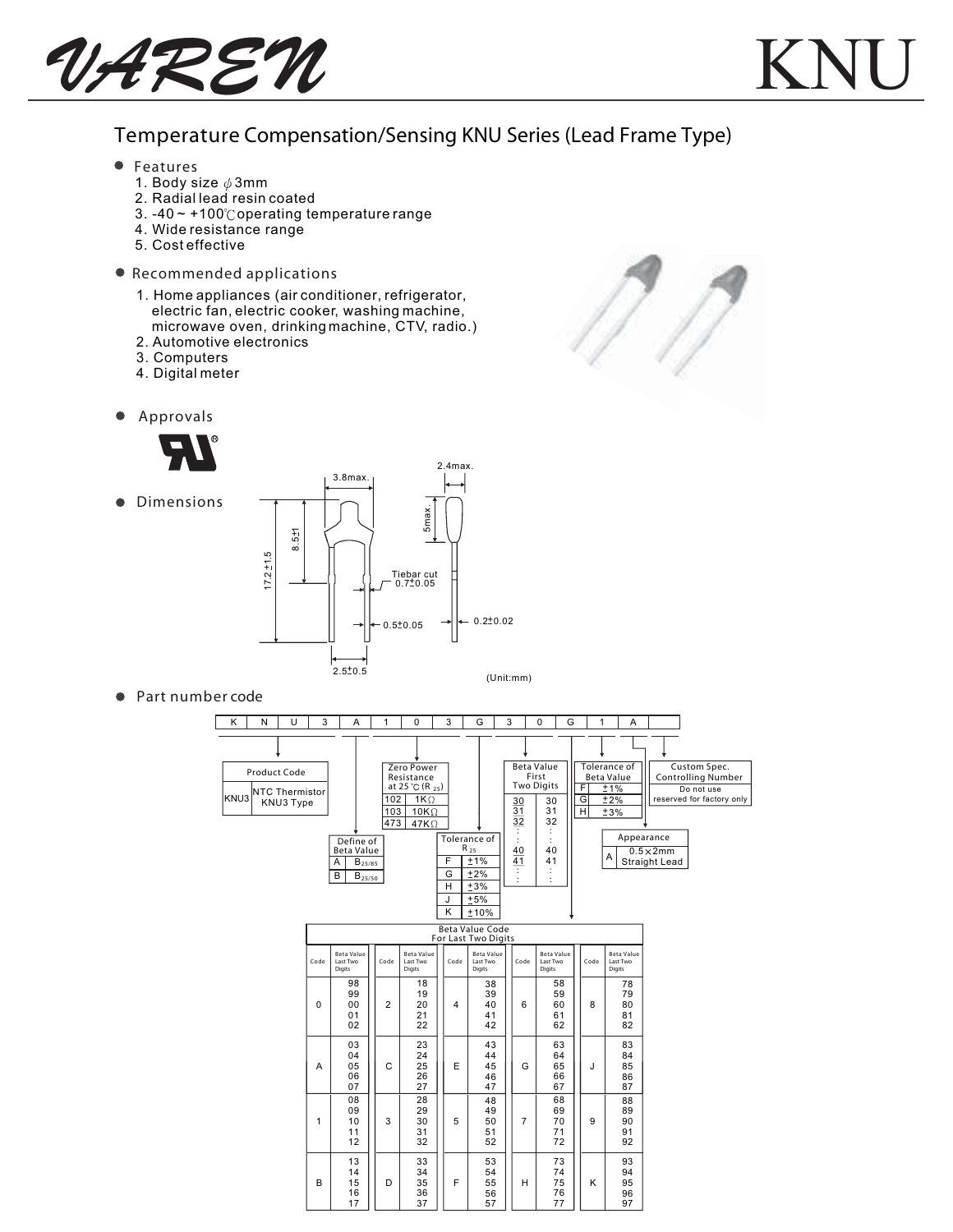

## **•** Characteristics

| Part no.                  | Zero<br>power<br>resistance<br>at $25^\circ$ C<br>(KQ) | Tolerance<br>of<br>resistance<br>$(\pm\%)$ | B<br>value<br>(K) |      | Tolerancel<br>of<br><b>B</b> value<br>$\frac{1}{2}$ <sup>o</sup> | Max.<br>power rating dissipation<br>at $25^\circ$ C<br>(mW) | Thermal<br>constant<br>$(mW)^{\circ}C$ | Thermal<br>time<br>constant<br>(Sec.) | Operating<br>temperature<br>range<br>$(^{\circ}\mathrm{C})$ |
|---------------------------|--------------------------------------------------------|--------------------------------------------|-------------------|------|------------------------------------------------------------------|-------------------------------------------------------------|----------------------------------------|---------------------------------------|-------------------------------------------------------------|
| KNU3A202 <sup>318*</sup>  | 2                                                      | $1 \cdot 2 \cdot 3 \cdot 5 \cdot 10$       | 25/85             | 3180 | $1 \cdot 2 \cdot 3$                                              | 150                                                         | $\geq$ 2                               | $\leq 12$                             | $-40 - +100$                                                |
| KNU3A502 33C*             | 5                                                      |                                            |                   | 3325 |                                                                  |                                                             |                                        |                                       |                                                             |
| KNU3A103734D*             | 10                                                     |                                            |                   | 3435 |                                                                  |                                                             |                                        |                                       |                                                             |
| KNU3A1237347*             | 12                                                     |                                            |                   | 3470 |                                                                  |                                                             |                                        |                                       |                                                             |
| KNU3A203 40B*             | 20                                                     |                                            |                   | 4015 |                                                                  |                                                             |                                        |                                       |                                                             |
| KNU3A3037409*             | 30                                                     |                                            |                   | 4090 |                                                                  |                                                             |                                        |                                       |                                                             |
| KNU3A3337409*             | 33                                                     |                                            |                   | 4090 |                                                                  |                                                             |                                        |                                       |                                                             |
| KNU3A4737409*             | 47                                                     |                                            |                   | 4090 |                                                                  |                                                             |                                        |                                       |                                                             |
| KNU3A503 406*             | 50                                                     |                                            |                   | 4060 |                                                                  |                                                             |                                        |                                       |                                                             |
| KNU3A104 <sup>-419*</sup> | 100                                                    |                                            |                   | 4190 |                                                                  |                                                             |                                        |                                       |                                                             |

Note 1: = Tolerance of resistance Note 2: \* = Tolerance of B value

## R-T characteristic curve (representative)



KNU3A202 318\*~KNU3A104 419\*